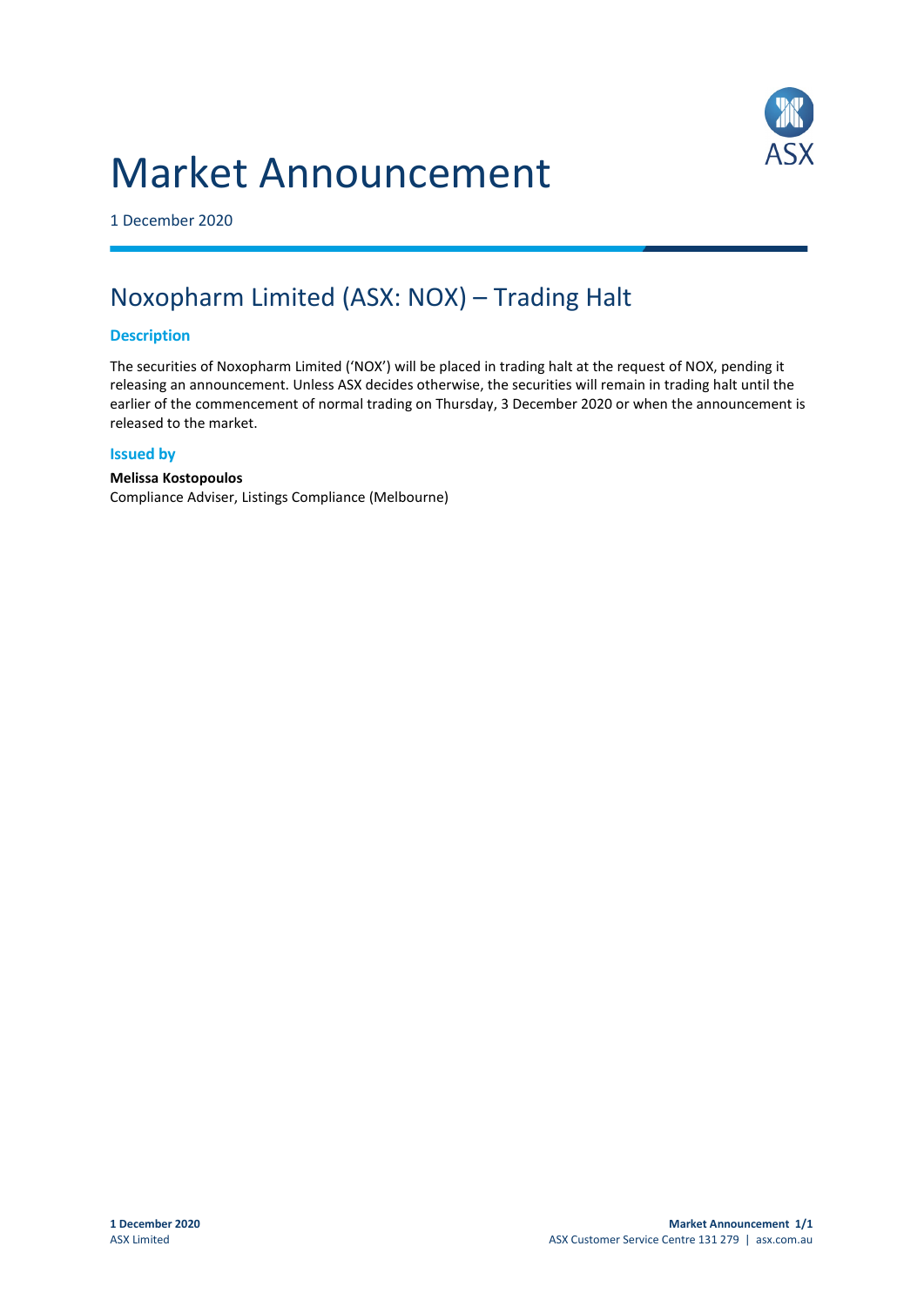

**ASX Announcement | 1 December 2020 Noxopharm Limited (ASX:NOX)**

## **Noxopharm Limited – Trading Halt**

Ms Melissa Kostopoulos Adviser Listings Compliance (Melbourne) ASX Compliance Pty Limited Level 4 Rialto North Tower 525 Collins Street Melbourne VIC 3000

By Email: [melissa.kostopoulos@asx.com.au](mailto:melissa.kostopoulos@asx.com.au) By Email: tradinghaltsmelbourne@asx.com.au

Dear Melissa,

## **NOXOPHARM LIMITED – TRADING HALT**

The Company requests a trading halt effective immediately pending the release of an announcement relating to a capital raising program ("Capital Raising").

The trading halt is requested until the earlier of the release of an announcement relating to the Company's Capital Raising or prior to the opening of trading on Thursday 3<sup>rd</sup> December 2020.

The Company is not aware of any reason why the trading halt should not be granted.

Thank you for your assistance. If you have any questions please contact the Company Secretary, David Franks on 0414 899 897.

Yours faithfully,

David Franks Company Secretary Noxopharm Limited